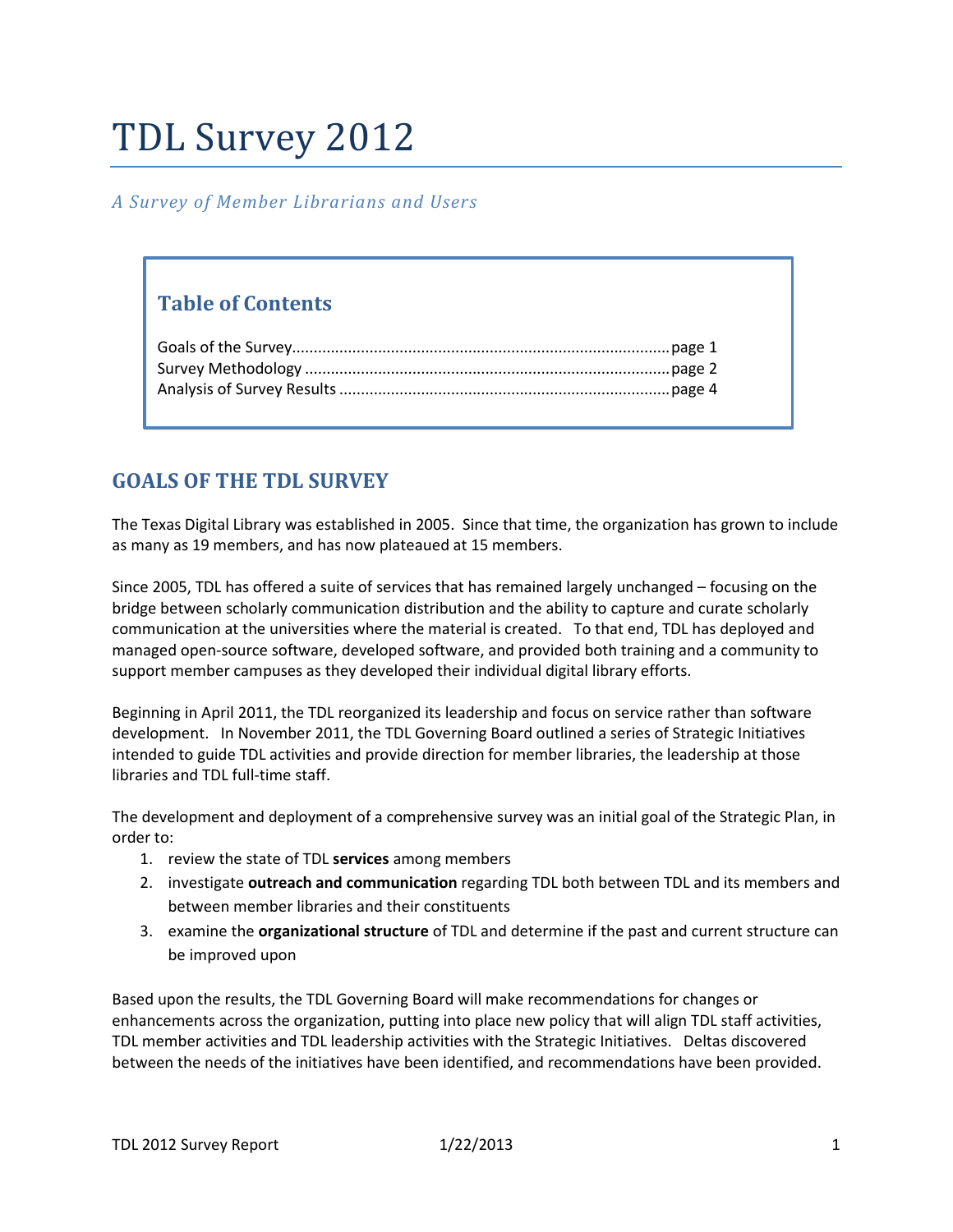# **SURVEY METHODOLOGY**

The TDL Member Survey discussed in this document was a cross-sectional survey of the TDL membership, executed through the use of an online questionnaire that was disseminate to a representative sample of the TDL membership, including library leadership, library staff, staff at graduate schools, and faculty end-users.

The survey questionnaire was created by a 17-member committee beginning in June 2012, and was opened in September 2012.

## **Survey sample and response rates**

The list of survey recipients was developed by TDL staff in conjunction with the directors of TDL member libraries. It included recipients from all TDL member institutions with the following roles:

- Library staff at TDL member institutions
- Staff at graduate schools that use Vireo ETD software
- Faculty end-users of TDL services
- TDL Library Directors\*

The TDL does not know a definitive number of those who received the survey for two reasons: first, because any direct recipient of the survey link could have forwarded it to a colleague, and second, because in certain cases, TDL depended on library directors to disseminate the survey to the appropriate personnel at their campuses. The TDL estimates that approximately 125 people received the survey link.

\**Directors received a modified survey, the results of which are not included in this report.*

## **Response Rate:**

• **Members Survey:** 48 respondents out of an estimated 125 recipients (38%)

#### **About the respondents:**

- 61% came from Tier 1 schools and 39% from Tier 2 schools.
- 66% identified as coming from large institutions; 19% mid-sized; 15% small
- 53% of respondents said they were "not a primary liaison between the TDL and their institutions." 21% said they were primary liaisons.

Large, tier 1 schools were disproportionately represented in the survey results. Clear distinctions between responses from large schools and smaller schools are noted in the results analysis.

Because of the compressed time frame for the survey, the scope of the effort, which had originally included the intention to canvas non-members/potential members, was narrowed to "members only."

#### **Instrument Design**

The TDL Members Survey was an online questionnaire developed in Survey Monkey and disseminated via email to participants.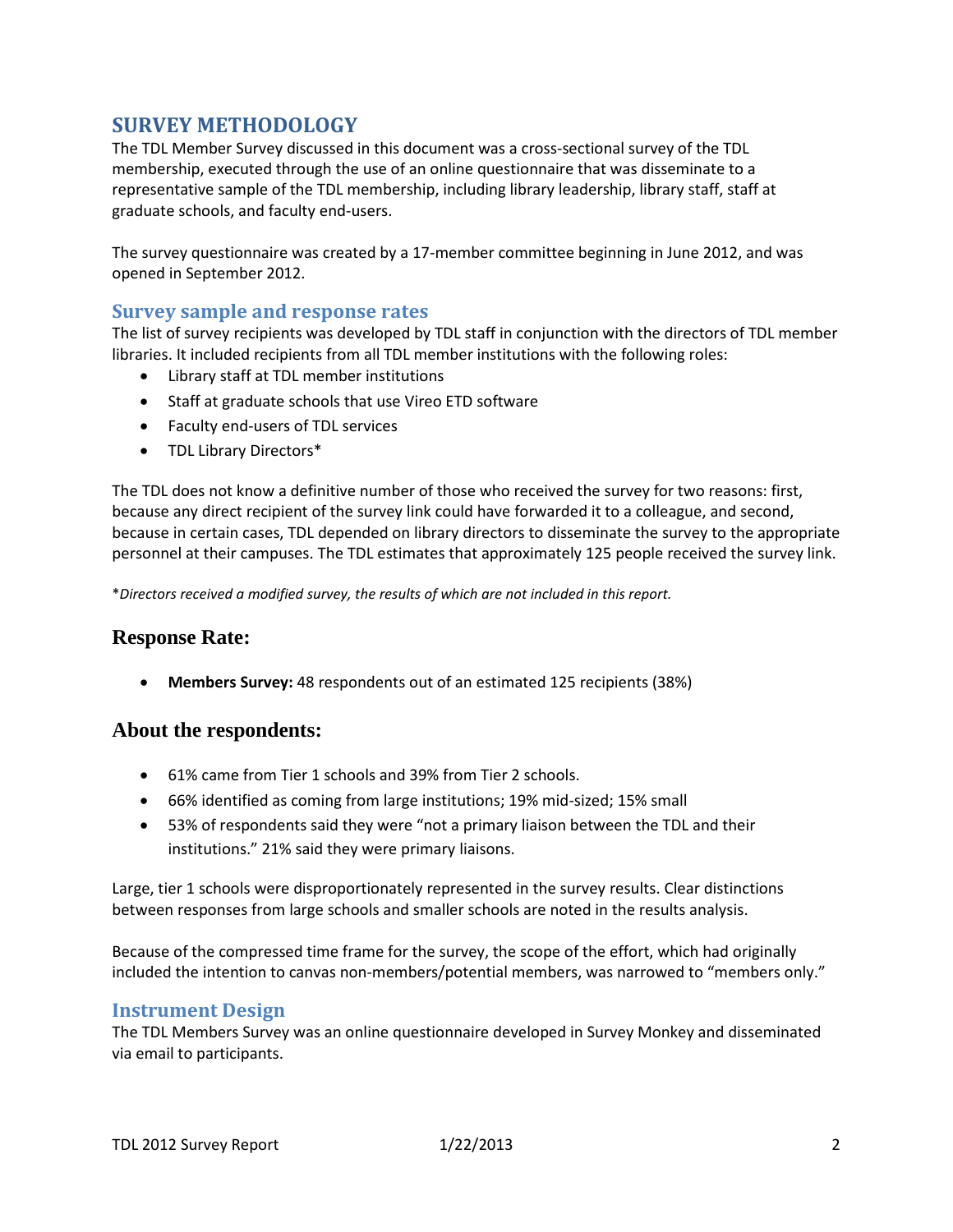The survey included both quantitative (i.e. multiple choice) and qualitative (i.e. open-ended) questions. It was designed to be a cross-sectional survey, giving a picture of the TDL membership in the Fall of 2012.

# **Instrument Design Timeline**

- Dana Rooks, Dean of Libraries at the University of Houston and then-Vice-Chair of the TDL, convened a committee of 17 staff members from TDL member institutions to develop the survey.
- The committee consisted of three sub-groups, each dedicated to a particular area that the survey would assess. These areas were: **TDL Services**, **Marketing (i.e. promotion and outreach)**, and **Organizational Structure**.
- The full committee met in Austin on June 8 for a day of discussion and training. Meredith Taylor, Assessment and Quality Improvement Coordinator at UT Libraries and Krystal Wyatt-Baxter, Instruction and Assessment Librarian at UT Libraries, provided training on questionnaire design and survey methodology.
- Sub-committees worked throughout the summer to design questions for their assigned areas.
- TDL staff worked with UT Libraries experts to refine and consolidate the question groups into two surveys: one for Library Directors and a second for other member-users.
- The survey was submitted to the UT Austin Institutional Review Board to determine if the IRB would require a review process be undertaken for the survey. It was determined that because the survey was designed for "institutional improvement" and the findings would not be formally published, it would not have to undergo review by the IRB.
- Surveys were opened in September and respondents were given 2 weeks to take the survey.

# **Maximizing Response Rates**

The TDL attempted to maximize response rates to the survey in the following ways:

- Through advance communication to the membership at large and to member directors. This was done to prepare respondents for the survey and set expectations. The TDL communicated with member directors through the Fall Annual Meeting and follow-up emails to encourage response from directors and their staffs.
- By developing a respondent-friendly survey questionnaire that was brief and clear.
- By sending follow-up reminders while the survey was open.
- By guaranteeing confidentiality to survey respondents.

# **Analysis Methodology**

- Once survey results were collected, TDL staff worked with Survey Sub-Committee Chairs to prepare a preliminary analysis of the results.
- Open-ended responses were coded by three TDL staff members independently and reconciled by majority vote.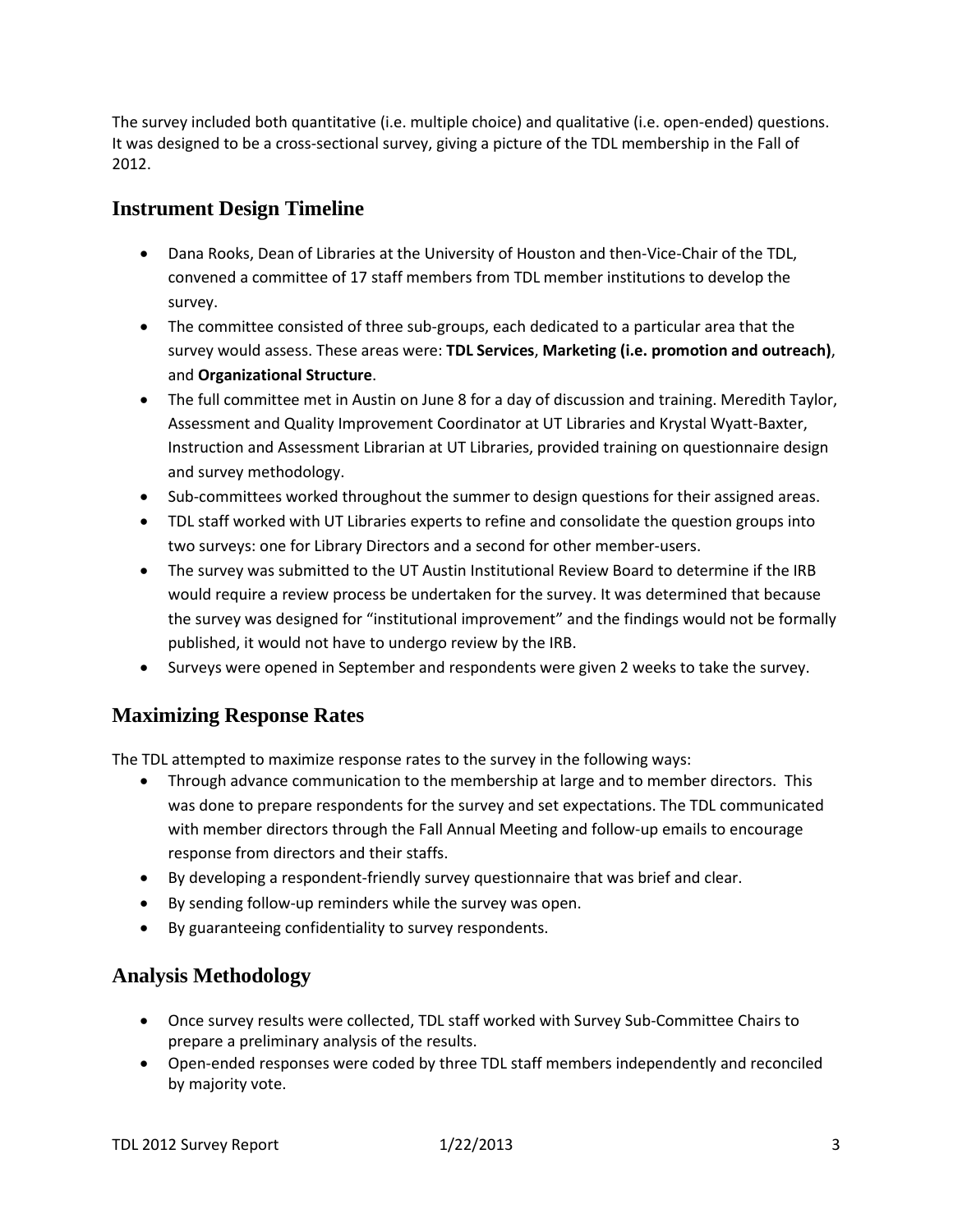# **Analysis of Survey Results**

## **TDL Services**

## **Summary**

- **DSpace and Vireo are the services most valued** and most used by TDL members. TDL's DSpace service is slightly more valued by smaller institutions, while Vireo (and software development related to Vireo) is slightly more valued by larger institutions.
- Majorities of respondents indicated that the following services are "valued" or "very valued": the TDL Federated Repository, Open Journal Systems (online academic journal hosting), Open Conference Systems (conference management site hosting).
- **WordPress and MediaWiki were the lowest valued** digital communication services offered by the TDL.
- "Soft" services, such as data management planning resources were not highly valued.
- The most requested service improvements were: (1) **Repository improvements** and enhancements; (2) **Customization options** for various services (e.g. web design services for journals and websites); (3) **Open Journal Systems improvements** (e.g. integration of OJS with repositories)
- The **most requested new services** were: (1) Data Repository; (2) Preservation services; (3) GIS repository.
- The perceived value of specific training courses tracks closely to the perceived value of the services themselves (i.e. DSpace and Vireo training are rated more highly than others.)

## *SERVICES RATING AND USAGE*

## **Respondents were asked to (a) rank the value of and (b) state the usage or non-usage of various TDL services.**

#### **DSpace**

- Overall 82% of respondents rated DSpace either "valuable" or "very valuable."
- Small institutions were more enthusiastic about DSpace, with 86% of respondents from small institutions deeming DSpace "very valuable," as opposed to 51% overall who rated it "very valuable."
- The perceived value of DSpace as a service may be linked to its high usage among small institutions: 100% of respondents from small institutions said that they used this service.

#### **Vireo and software development related to Vireo**

- 100% of large institutions rated Vireo either "very valuable" or "valuable." For mid-sized and small institutions this number was lower (67% and 71%, respectively).
- A large percentage (69%) across all institution sizes indicated that software development related to Vireo was "valuable" or "very valuable.

#### **TDL Federated Repository**

• A majority of respondents (56%) said the TDL Federated Repository was "valuable" or "very valuable."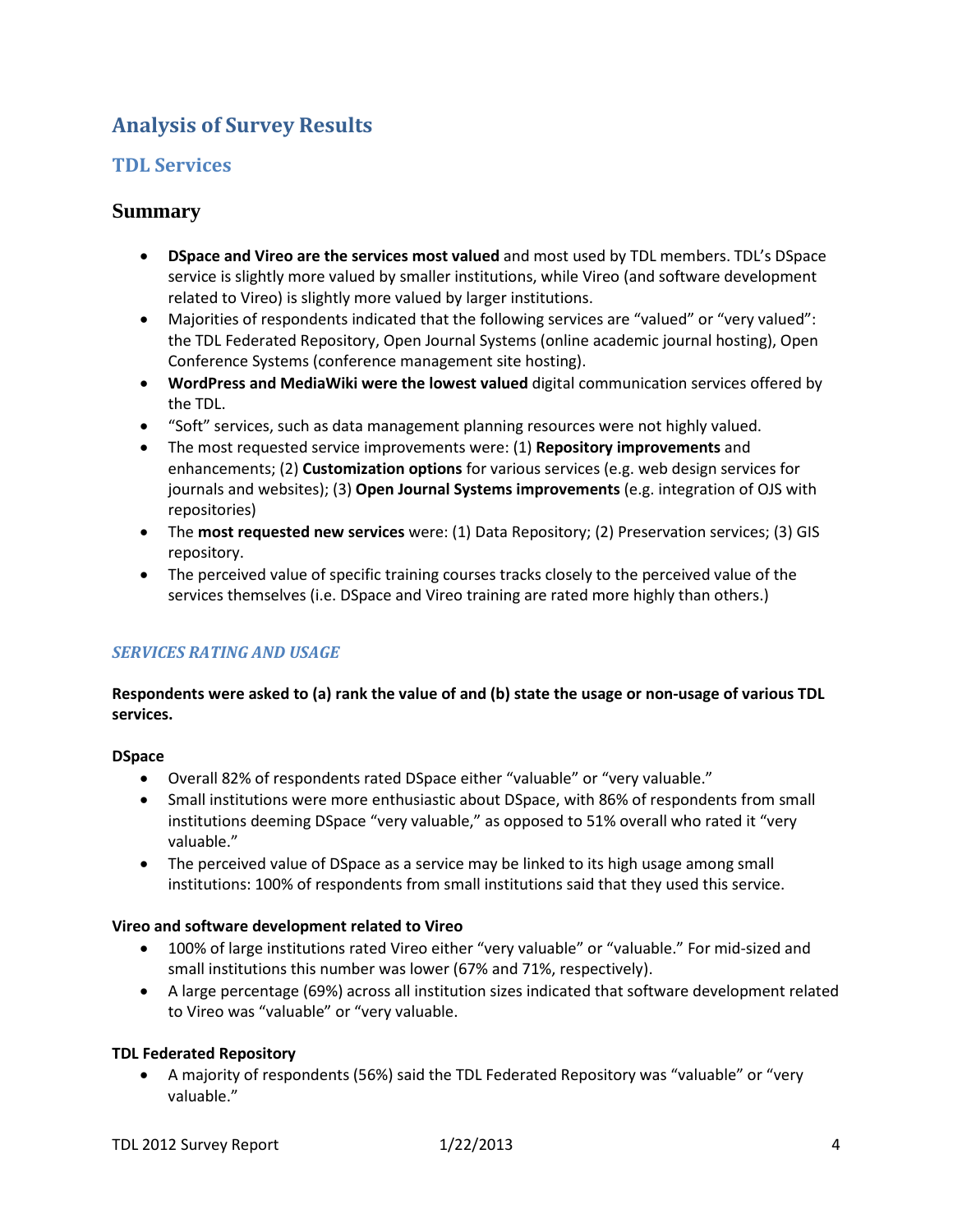#### **Preservation services and software development related to DPN**

- More than half (53%) thought preservation services were very valuable, but a large percentage (41%) was neutral or didn't know, perhaps indicating confusion over the state of preservation services at TDL.
- Similarly, large percentages responded "neutral" or "don't know" regarding software development for DPN.
- 47% of respondents said they plan to use preservation services through TDL in the future.

#### **OJS**

• 63% of respondents thought OJS was a "valuable" or "very valuable" service and those percentages were comparable across all sizes of institutions.

#### **OCS**

• 56% of large institutions thought OCS was valuable, but the percentages were lower for smaller institutions (44% for mid and 43% for small)

#### **WordPress and Mediawiki**

- WordPress and MediaWiki were perceived as considerably less valuable than other digital scholarly communication services offered by the TDL. Fewer than 25% of respondents overall believed these services were "valuable" or "very valuable." Smaller institutions were more likely to find WordPress to be a valuable service than large or midsized institutions.
- Substantial percentages of respondents said they use similar services from other providers (roughly 25% for WordPress and 16% for MediaWiki).

#### **Resources for data management planning**

• Large percentages responded with "neutral" or "don't know," perhaps indicating confusion over what resources TDL offers for data management planning.

#### **The most requested service improvements were:**

- Repository improvements and enhancements
- Customization options for various services (e.g. web design services for journals and websites)
- Open Journal Systems improvements (e.g. integration of OJS with repositories)

#### **The most requested new services were:**

- Data Repository
- Preservation services
- GIS repository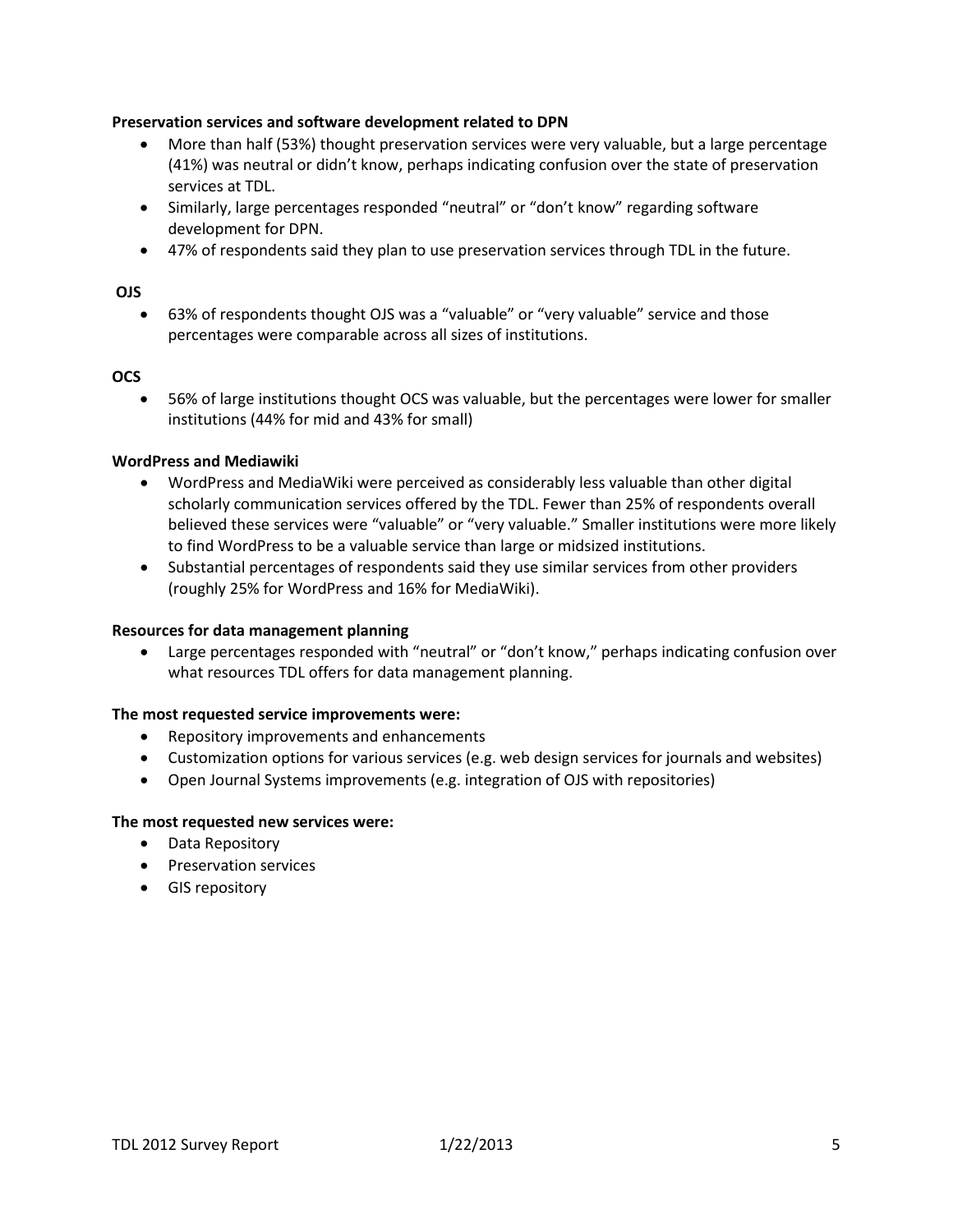#### *TRAINING SERVICES*

#### **The survey asked respondents to rate individual training courses offered by the TDL.**

#### **Intro to metadata**

- Overall, 42% of respondents found the Intro to Metadata course "valuable" or "very valuable." It was considered especially valuable by respondents from small institutions, with 86% of respondents finding it "valuable" or "very valuable."
- Subtracting respondents who had not attended an Intro to Metadata class, 65% of respondents overall found the class "valuable" or "very valuable." (100% of respondents from small institutions who had attended the class found it "valuable" or "very valuable.")

#### **OJS training**

- 38% of respondents overall found OJS training to be "valuable" or "very valuable."
- For those who attended an OJS training course, 60% found it "valuable" or "very valuable."

#### **OCS training**

- 38% of respondents overall rated OCS training as "valuable" or "very valuable."
- Excluding respondents who said they had not attended an OCS training course, 60% of respondents rated the class "valuable" or "very valuable."

#### **Intro to DSpace**

- 40% of respondents overall rated Intro to DSpace training as "valuable" or "very valuable."
- Excluding respondents who said they had not attended an Intro to DSpace training course, 66% of respondents rated the class "valuable" or "very valuable."

#### **Vireo training**

• 43% of respondents rated Vireo training as "valuable" or "very valuable," excluding respondents who said they had not attended a Vireo training course, 74% of respondents rated the class "valuable" or "very valuable."

#### **Additional desired training courses or formats**

• The highest number of requests for new training courses were for Advanced DSpace, Data Management, and Metadata.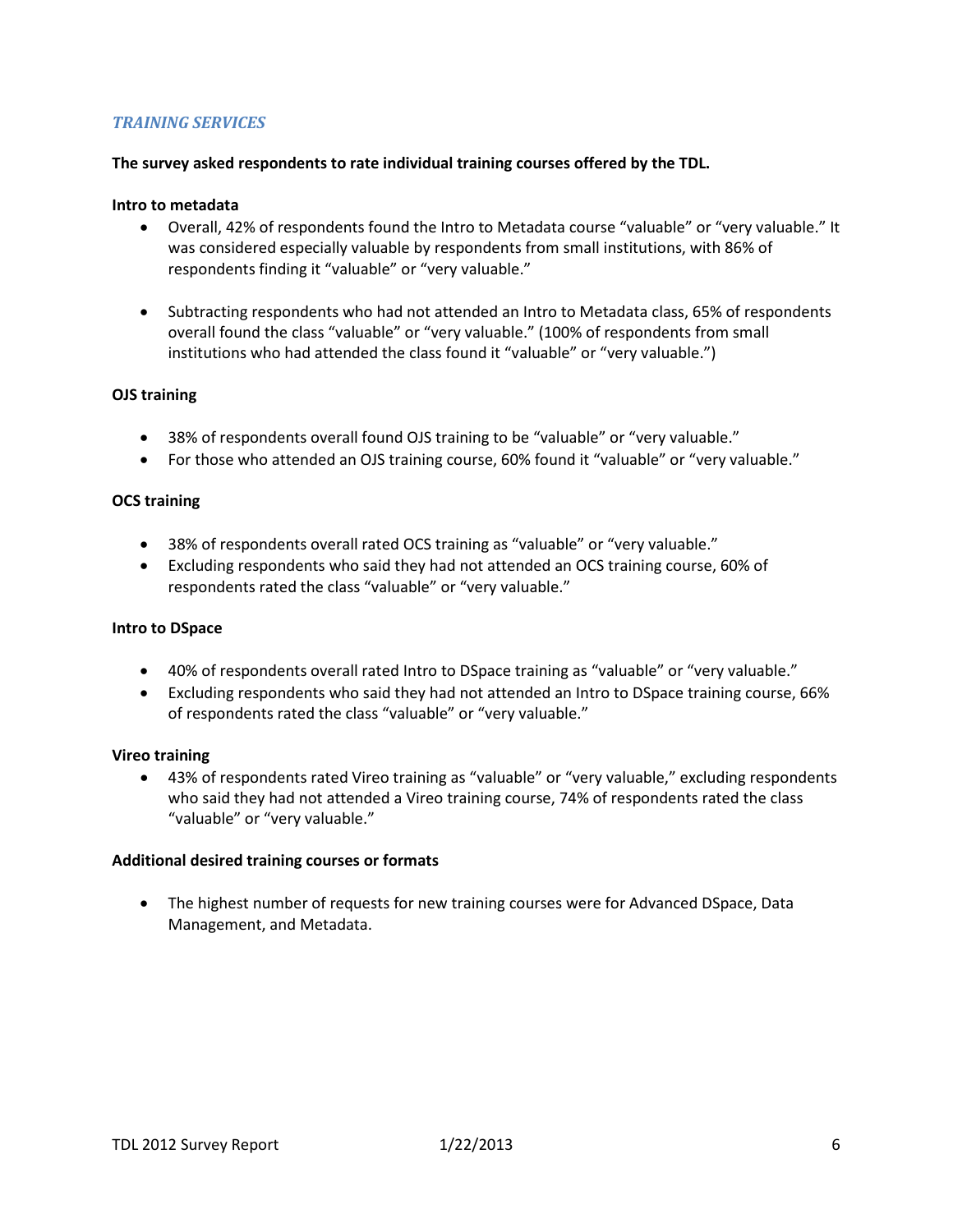#### *HELPDESK*

Respondents were asked for open-ended feedback on needs for improvement to the TDL Helpdesk.

#### **Feedback on TDL Helpdesk**

- 43% of respondents had something positive to say about the Helpdesk, with several indicating that this service has improved over the past year.
- However, more improvement is needed, with nearly as many respondents indicating that communication from the Helpdesk could be better, either in terms of response time or type of communication.

# **Quick recommendations:**

- Consider sunsetting plan for Wikis and Sites/ Blogs in MediaWiki and WordPress
- Strategize preservation option offering for start AY 2012-2013 (DuraCloud)
- Develop additional federated repository options
- Development and customization options for DSpace
- Pilot project for Fedora/ Hydraheads
- Development of Advanced DSpace training and consideration of workshops for metadata
- Begin tracking helpdesk statistics and set plans to improve response rate/ time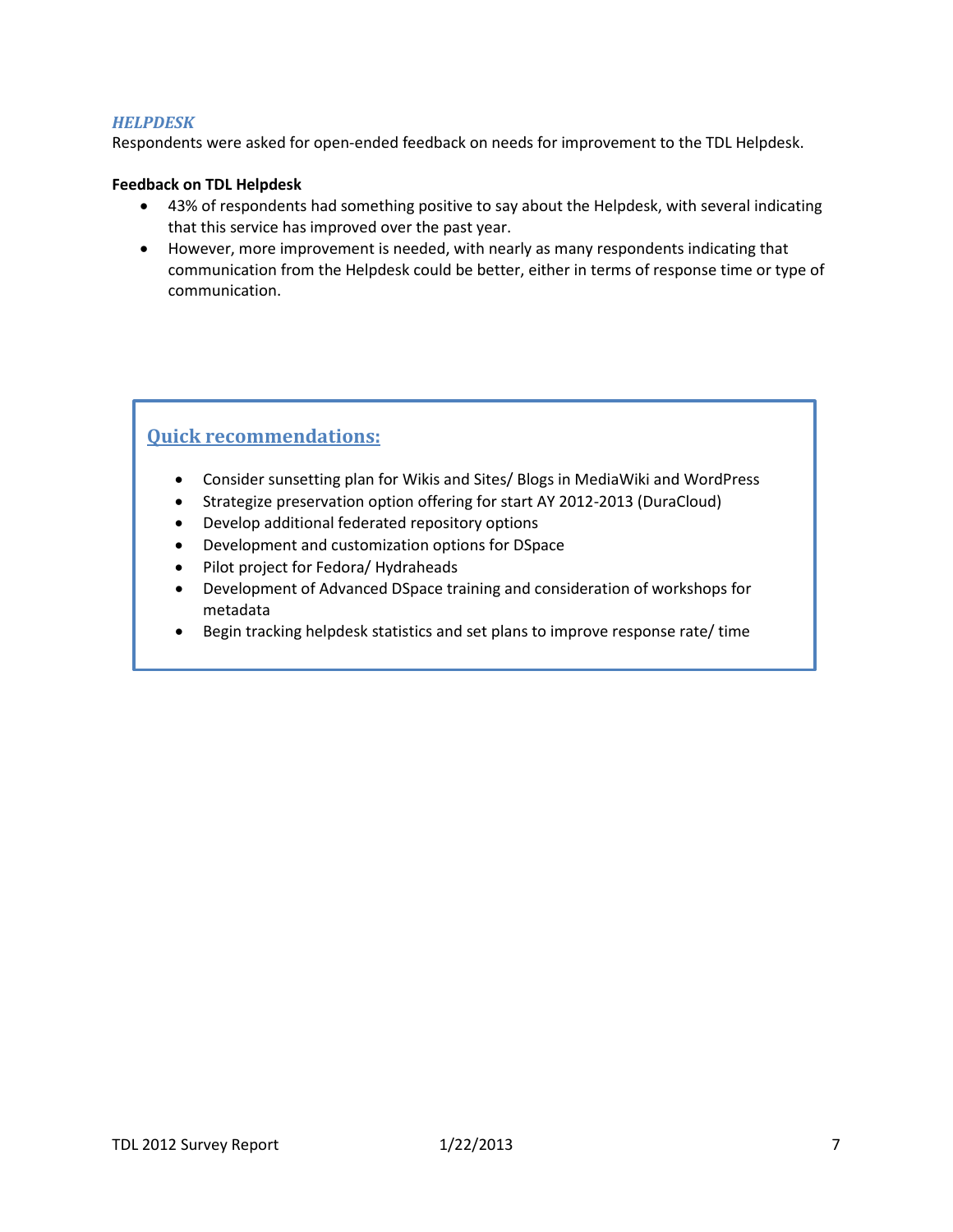# **TDL Outreach and Promotion**

## **Summary**

- Only 63% of respondents who identified as primary or secondary facilitators of TDL services on their campuses feel confident in describing the purpose of the TDL to others.
- The TDL's main email list remains by far the most-used method of communication with the membership, although a majority of respondents had also attended the TDL Forum conference call or the Texas Conference on Digital Libraries.
- The TDL website homepage is the most frequented part of the website and is perceived as the most useful.
- Faculty resistance to Open Access/new publishing models remains a key challenge to recruiting faculty involvement with TDL services. However, improving "user friendliness" of TDL services might be one way to overcome this resistance.
- Fewer than half of respondents said they had discussed NSF data management planning requirements with faculty, though the percentage was higher at larger institutions.
- Few respondents were aware of promotional materials available through TDL, and few said they held regular informational meetings on their campuses during which they promoted TDL services.

## *TDL VALUE PROPOSITION*

#### **Confidence in describing the purpose of the TDL to other people on your campus**

- 46% of respondents overall said that they were "confident" or "very confident" in describing the purpose of the TDL to other people on their campus.
- Among small institutions, this number was much higher 86% were confident or very confident they could describe the TDL's purpose.
- For large institutions 43.7 were confident or very confident.
- For mid-sized institutions only 22% were confident or very confident.
- If including only those respondents who are primary TDL liaisons or frequent facilitators of TDL services on their campuses, the number of respondents who are "confident" or "very confident" in describing the purpose of the TDL goes up to 63% (regardless of size of institution). Of those who "rarely or never deal with the TDL or TDL services," 46% are "not at all confident" about describing the TDL's purpose.

## *TDL WEBSITE, PROMOTIONAL MATERIALS, AND COMMUNICATION CHANNELS*

#### **Usefulness of various parts of the TDL website**

- The TDL homepage was considered the most useful part of the website, followed by general contact info and helpdesk information.
- The least useful parts of the website were the Usage Scenarios, Publications, and Member Resources sections.
- Large numbers of respondents had not ever visited these sections, indicating that some of the perception of these sections as "not useful" may be driven by lack of awareness.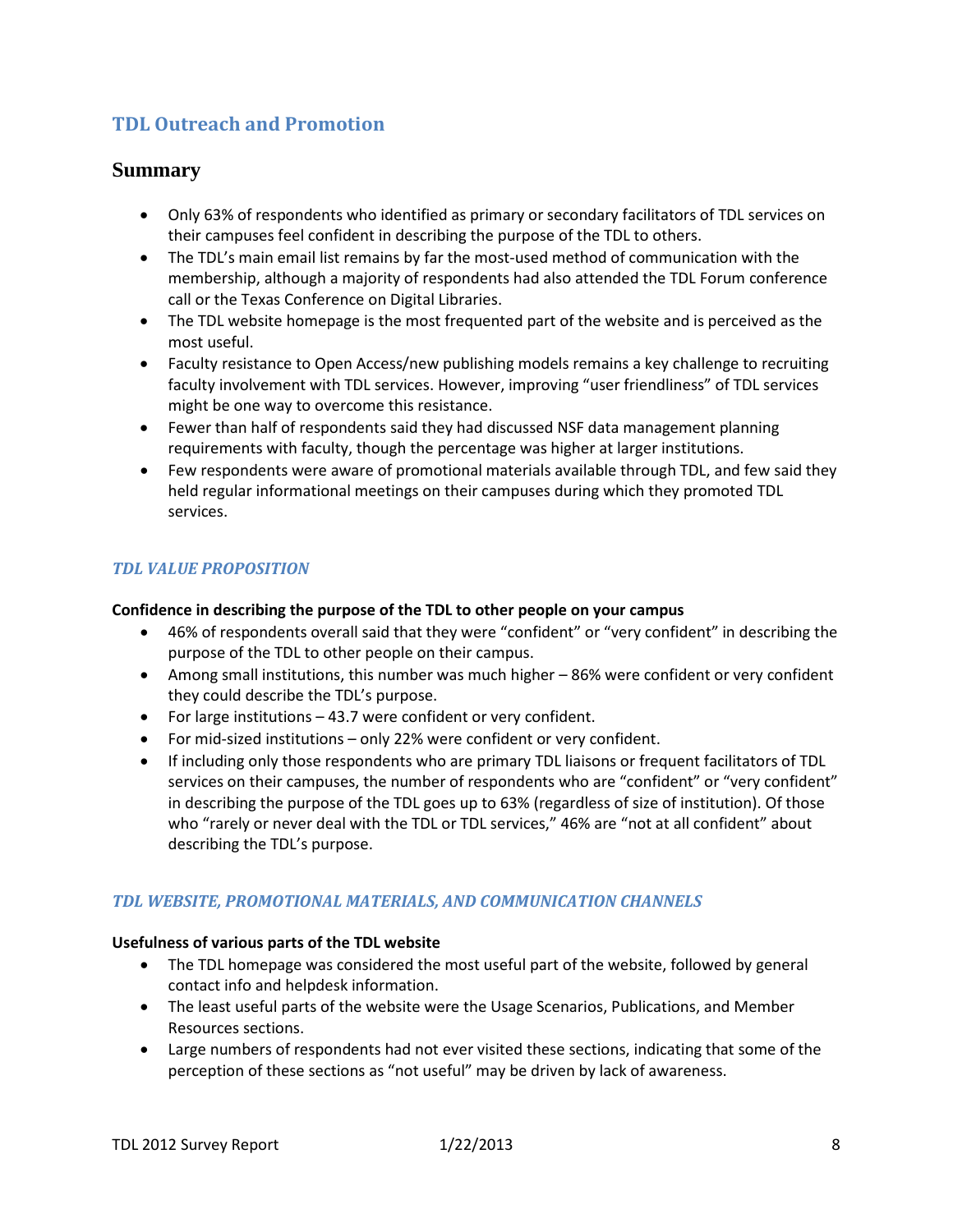#### **Channels for receiving info about TDL**

- The TDL Listserv (80% of respondents) and "word of mouth (56% of respondents) were by far the most important communication channels for members to get news about TDL.
- The most important social media outlet for receiving TDL information was the TDL blog (16% of respondents). Other forms of social media, such as Facebook and Twitter, were far behind.
- More than half of all respondents (57%) had attended at least one TDL Forum conference call.
- More than half of all respondents (58%) had attended the Texas Conference on Digital Libraries.

#### **Awareness of promotional resources**

- 60% of respondents were unaware that they could download promotional materials from the TDL website, and only 13% had used the downloadable materials.
- Of those who had used the materials, 86% found them "very useful" or "useful." Of those who hadn't used them, most either "forgot they were there" or "had not had the opportunity to use them."

## *PROMOTIONAL ACTIVITIES AT MEMBER LIBRARIES*

#### **Frequency of library informational sessions**

• While many respondents said their libraries held regular information sessions about library topics, slightly fewer held regular sessions on topics related to TDL services, Open Access, or repositories.

#### **How often would you estimate that you meet with the following campus constituencies as a representative of your library?**

• For member survey: The most frequent answer for respondents overall was "as needed."

#### **What has been your greatest challenge in obtaining faculty interest or participation in the use of TDL services on your campus?**

Replies to this question included a range of challenges, including:

- Resistance among faculty to Open Access and loyalty to older models of publishing
- Time constraints of both faculty and library staff
- Need for customization services and for services that are extremely user friendly, in order to get faculty to use them

#### **Data management planning**

- 44% of respondents overall had discussed changes to requirements for data management implemented by NSF with their faculty, while 46% said they had not.
- For large institutions the number who *had* discussed the changes was higher (50%). For midsized and small institutions, the number was significantly lower (31%).

#### **Promotion of TDL services (frequency)**

• "As needed" meetings, emails, and presentations were the most frequently used methods for promoting TDL services. Significant numbers of respondents (>30%) said that they "never" promoted TDL using these methods, however.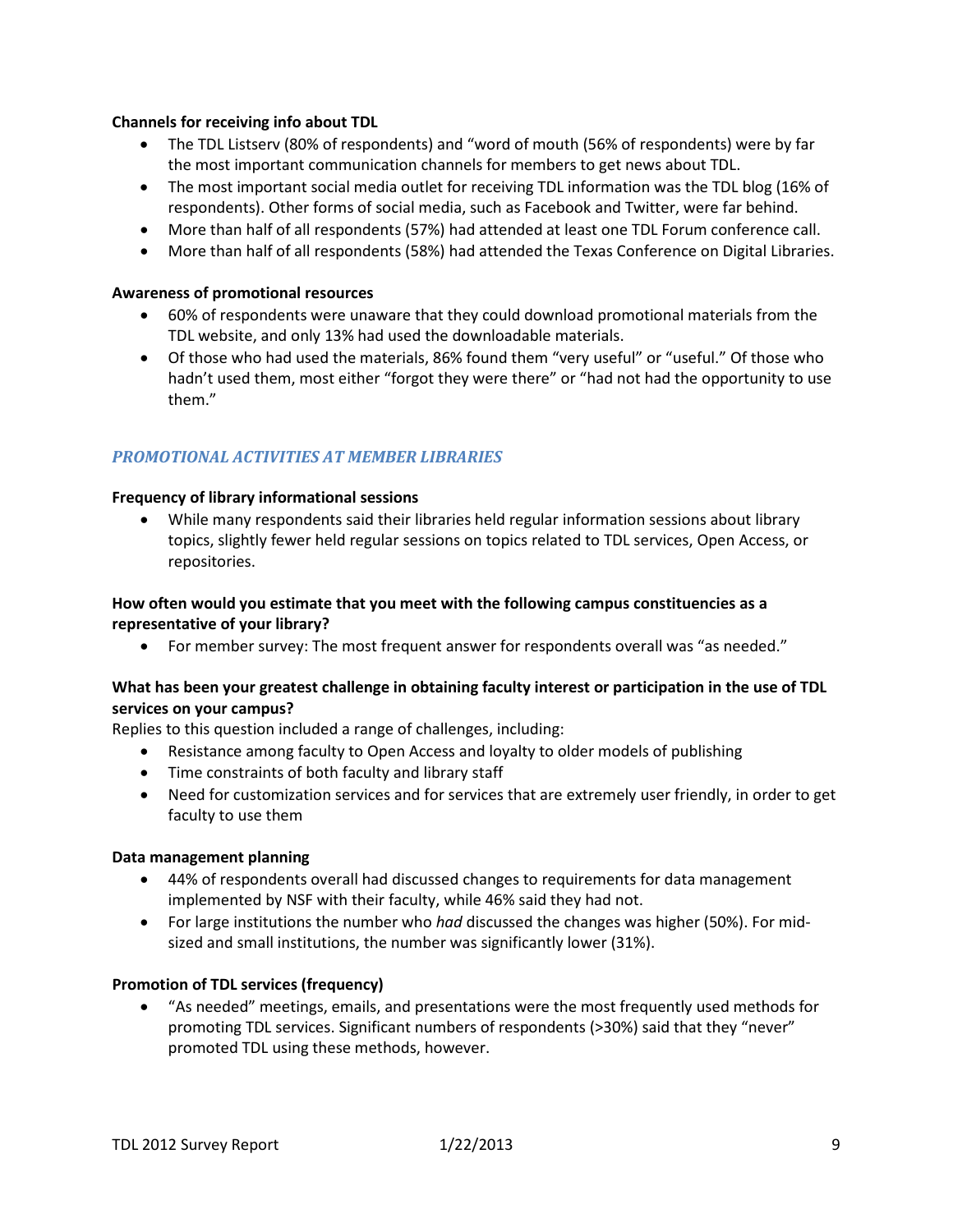**Do you consider it part of your job description to communicate with fellow librarians and other campus constituencies about the TDL's digital library resources?**

- 63% of respondents said they believed that communicating about TDL was part of their job description. This number was highest among respondents from small institutions (86%) and lowest among mid-sized institutions (44%).
- This discrepancy is most likely due to the larger number of respondents from large institutions; that group included respondents from the graduate school, which does not do outreach to faculty about services other than Vireo.
- For those who said it is not part of their job description, some respondents were "just users" of TDL services (i.e. they managed a journal, or used Vireo as part of the graduate office). Other responses focused on challenges of communicating the TDL value proposition to faculty:

#### **Other comments about promotion**

"…most ref/instruction librarians who have the most contact (daily) with faculty, feel it isn't part of their job, or that they have too much else to do. Until faculty start taking an interest, librarians won't either.....faculty simply do not care to share their work or feel that it "cheapens" their work, and prefer to publish in established journals, they judge themselves and each other by where they publish. Our university administration (President, Provost) have little knowledge or interest, and until they do, faculty won't."

"There is little understanding about what TDL is, or what services are available. For what we currently use through TDL, there is little general understanding on campus about why we use this, or even what is contained in the IR. This will be a larger aspect of my work moving forward, now that I have begun working more with other departments."

# $\bm{Quick\,}\ \bm{Recommendations:}$

- "If there are other members who have successful outreach programs, we'd like to • Staff at each campus responsible for owning specific TDL services and evangelizing for those services
- Library Directors communicate to staff importance of TDL resources and include digital library emperience as part of the categories about these choices in the speaking that called the last as components as part of the suite of services offered when speaking with fellow librarians,
- The partners with members to develop customizable marketing materials for electronic in a partners in in members to accompled tenderment mannering inaccrease to decide<br>distribution, face-to-face contact and print and publicizes materials to membership